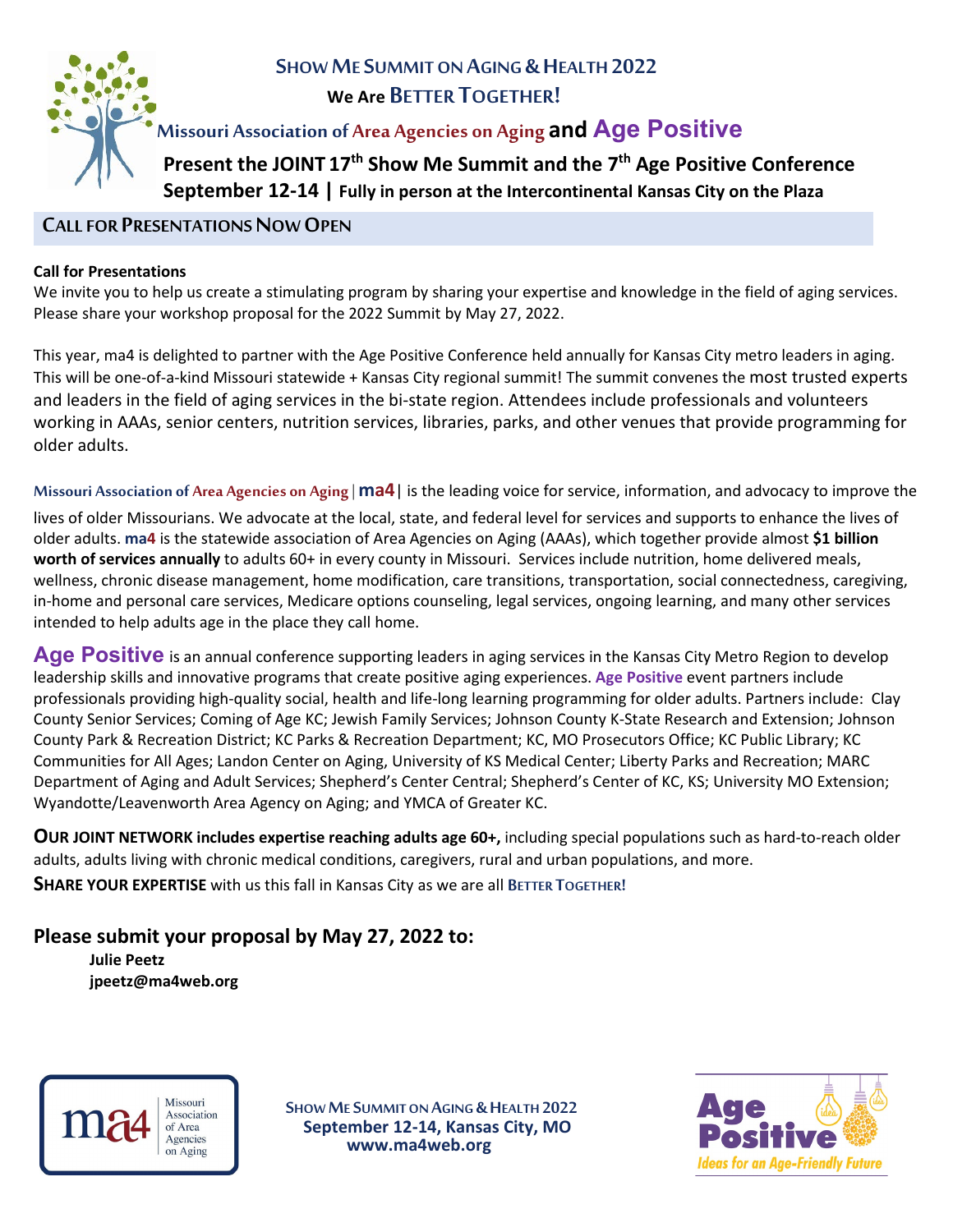

## **We Are BETTER TOGETHER!**

### **SUBMISSION REQUIREMENTS**

### **Please submit your proposal by May 27, 2022**

Submissions should Include a one-page summary including:

- ❖ Key Contact Information
- Presenter/Panelist Contact Information
- Two-to-Three Sentence Bio for Each Presenter
- ❖ Session Title (10-word max)
- Session Objectives (3-4 bullet points)
- ❖ Session Description (125-word max)
- ❖ Sessions last 75 minutes.

**Individuals will be notified of the status of their submission by June 15, 2022**

### **CRITERIA**

Submissions will be reviewed by the **ma4** Conference Committee. Proposals will be reviewed based on several criteria with preference for proposals which:

- Address conference target audience and challenge attendees to think creatively
- Have potential for relevance and across the state
- Feature experienced speaker(s) with expertise
- Priority will be given to innovative ideas and discussion of national trends

#### **PRESENTATION CONTENT**

We seek engaging content with high levels of interaction, innovative learning opportunities, and new and diverse voices. Sample topic areas may include:

- 
- Inclusive Outreach for Minority Populations Promising Partnerships
- 
- 
- 
- Elder Abuse/Exploitation Financial Planning
- 
- Trauma Informed Care Social Isolation
- **Dementia Friendly Programs Grief and Loss**
- Ombudsman Programming Behavioral Health
- Technology  **Virtual Programming** 
	-
	- Marketing/Promotion Intergenerational Programming
	- Integrated Care  **Policy/Legislative Changes** Policy/Legislative Changes
	- Reframing Aging **Figure 10 CONSOCIETY New Trends in Nutrition** 
		-
	- Social Determinants of Health Veterans/Caregiver Issues (i.e. PTSD)
		-
		-
		-

#### **SPEAKER AGREEMENTS**

- Speakers will be responsible for their own conference expenses, including travel, meals, lodging, etc.
- If attending anything other than workshop scheduled to present, speakers will be responsible for coordination and payment of registration fees.
- Ma4 will provide speakers with audio visual equipment for their presentation. Specific requests for equipment will be requested in advance to ensure available on day of presentation. All rooms will be equipped with a projector, screen, laptop, and microphone.

Missouri Association of Area Agencies on Aging

 **SHOW ME SUMMITON AGING &HEALTH 2022 September 12-14, Kansas City, MO www.ma4web.org**